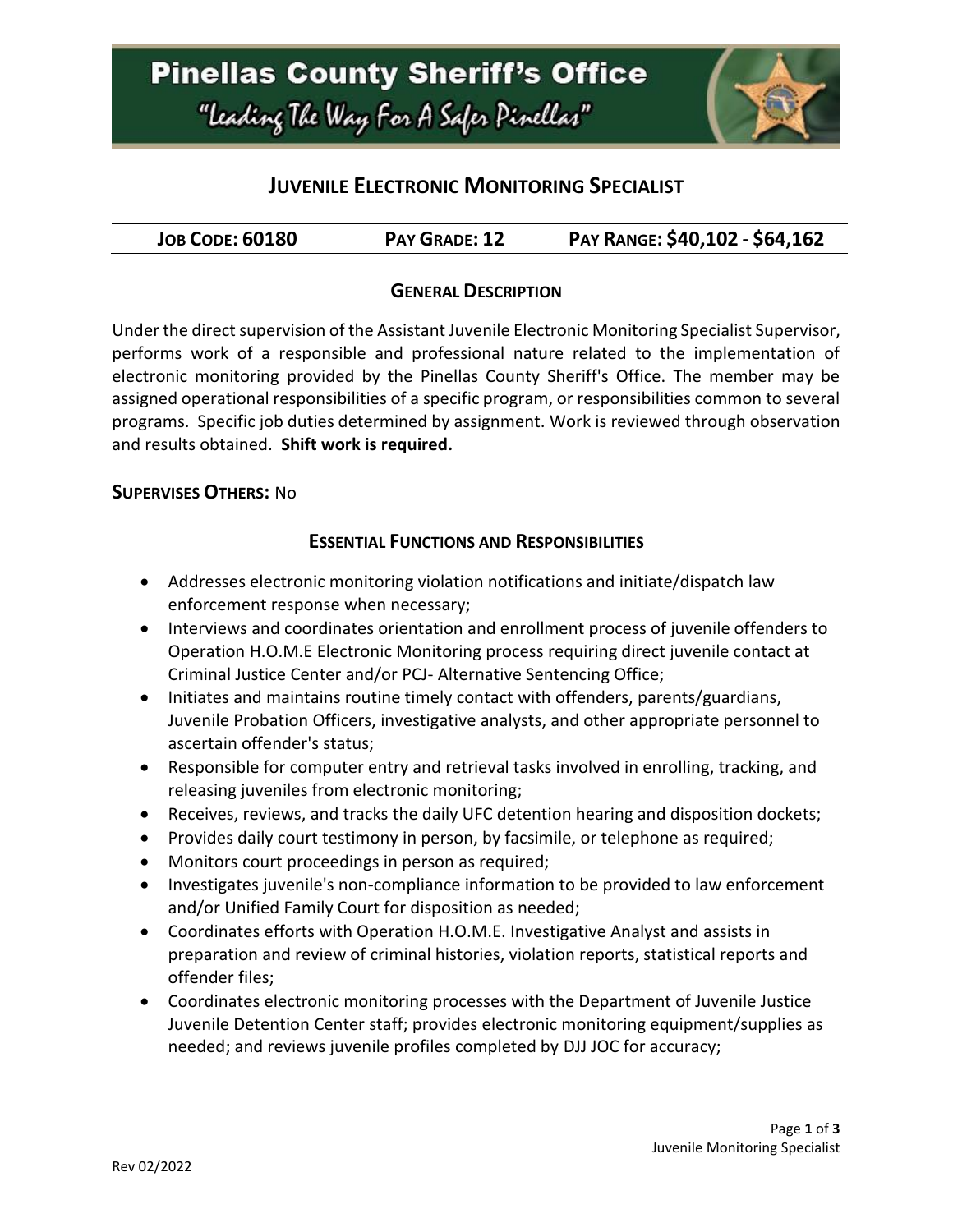# **Pinellas County Sheriff's Office** "Leading The Way For A Safer Pinellar"



- Refers program participants to appropriate juvenile justice system partners, treatment programs and other social services;
- Monitors inclusion and exclusion zones for accuracy and offender compliance; communicates with School Resource Deputies to ensure compliance regarding school based activities;
- Act as a liaison by and between Operation H.O.M.E. and Alternative Sentencing, 3M, State Attorney, Public Defender, Inmate Records, Department of Juvenile Justice, Judiciary;
- Dispatches certified staff to address program non-compliance and completes address verifications, among other things;
- Maintains electronic monitoring equipment;
- Assists in training of personnel;
- Participates in Sheriff's Office recruitment and community relations activities as directed.

Regular and reliable attendance is required as an essential function of the position.

This position is considered essential and, in the event of an emergency or natural disaster, will be required to report to work.

This list is not intended to be all-inclusive and you may not responsible for every item listed. The employer reserves the right to assign additional functions and responsibilities as necessary.

### **QUALIFICATIONS**

- Graduation from an accredited college or university with an Associate's Degree in Business Administration, Public Administration, Criminal Justice or related field, OR
- High School graduation or equivalent diploma from an institution accredited by an accrediting body recognized by the U. S. Dept. of Education or licensed as a degree granting institution by the Commission for Independent Education AND four (4) years' related experience performing similar work in a juvenile justice agency or program
- Or equivalent combination of education and experience
- Data entry score of 80% accuracy
- Typing speed of 25 wpm
- Must possess a valid Florida driver's license
- Consideration for this position will include a credit check